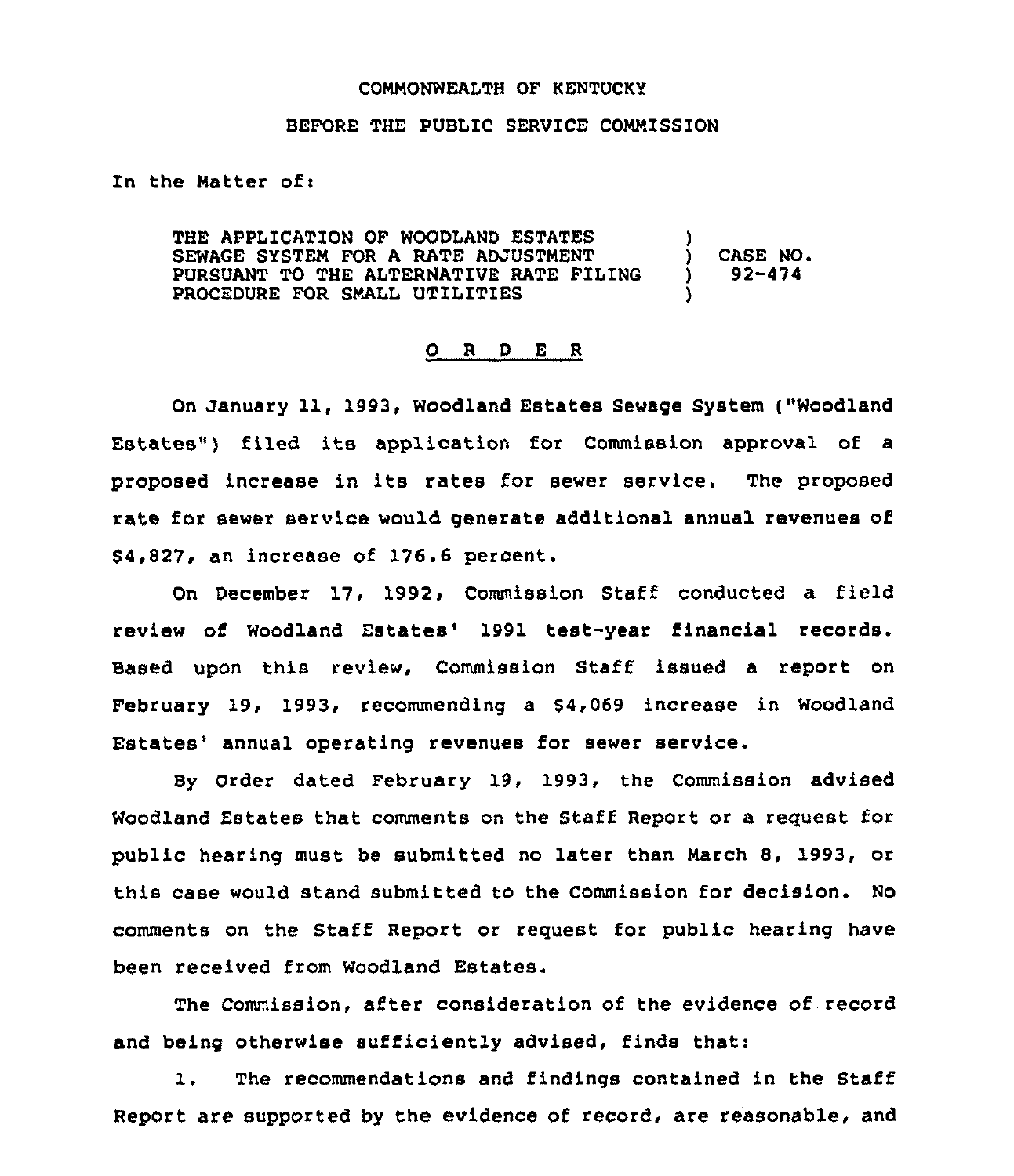are hereby adopted as the findings of the Commission in this proceeding and are incorporated by reference as if fully set out herein.

2. The rate in Appendix A, attached hereto and incorporated herein, is the fair, fust, and reasonable rate for Woodland Estates and will produce gross annual revenues of \$6,802 for sewer service. This rate will allow Woodland Estates sufficient revenues to meet its operating expenses and provide for future equity growth.

IT IS THEREFORE ORDERED that:

l. The rate proposed by Woodland Estates in its application is hereby denied.

2. The rate in Appendix <sup>A</sup> is approved for service rendered by Woodland Estates on and after the date of this Order.

3. Within 30 days of the date of this Order, Woodland Estates shall file with the Commission its revised tariff setting out the rate approved herein.

Done at Frankfort, Kentucky, this 31st day of March, 1993.

PUBLIC SERVICE COMMISSION

 $\overline{r}$ man Commissione

Director 'xecutive was a security of the security of the security of the security of the second security of the second security of the second second second second second second second second second second second second sec